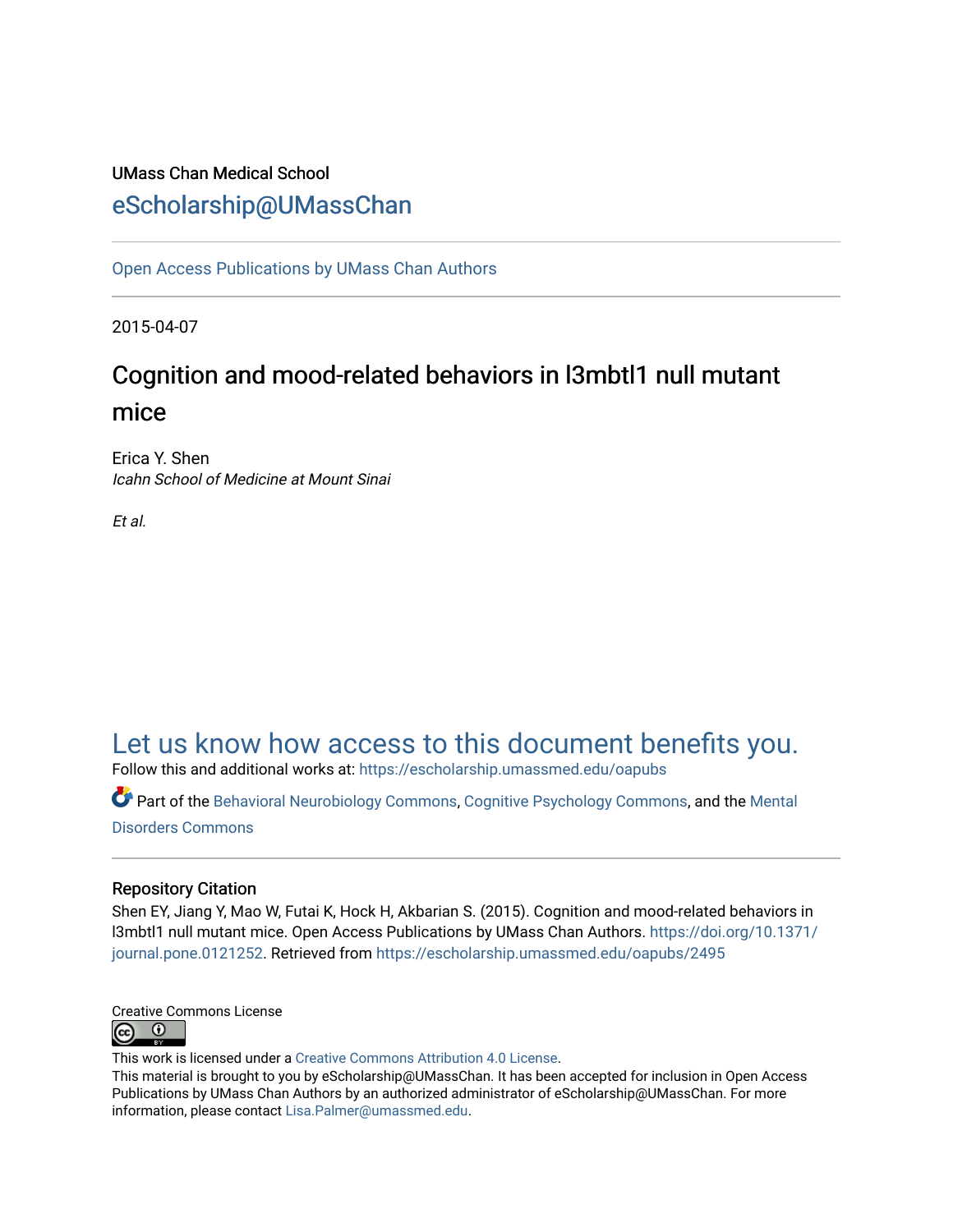## **OPEN ACCESS**

Citation: Shen EY, Jiang Y, Mao W, Futai K, Hock H, Akbarian S (2015) Cognition and Mood-Related Behaviors in L3mbtl1 Null Mutant Mice. PLoS ONE 10(4): e0121252. doi:10.1371/journal.pone.0121252

Academic Editor: Kazuya Iwamoto, University of Tokyo, JAPAN

Received: November 12, 2014

Accepted: January 31, 2015

Published: April 7, 2015

Copyright: © 2015 Shen et al. This is an open access article distributed under the terms of the [Creative Commons Attribution License,](http://creativecommons.org/licenses/by/4.0/) which permits unrestricted use, distribution, and reproduction in any medium, provided the original author and source are credited.

Data Availability Statement: All relevant data are within the paper.

Funding: This work was supported by National Institutes of Health grants R01MH086509 and P50MH096890. The funders had no role in study design, data collection and analysis, decision to publish, or preparation of the manuscript.

Competing Interests: The authors have declared that no competing interests exist.

<span id="page-1-0"></span>RESEARCH ARTICLE

# Cognition and Mood-Related Behaviors in L3mbtl1 Null Mutant Mice

Erica Y. Shen<sup>1</sup>, Yan Jiang<sup>1</sup>, Wenjie Mao<sup>2</sup>, Kensuke Futai<sup>2</sup>, Hanno Hock<sup>3</sup>, Schahram Akbarian<sup>1</sup>\*

1 Department of Psychiatry, Friedman Brain Institute, Icahn School of Medicine at Mount Sinai, New York, New York, 10029, United States of America, 2 Brudnick Neuropsychiatric Research Institute, University of Massachusetts Medical School, Worcester, Massachusetts, 01604, United States of America, 3 Cancer Center and Center for Regenerative Medicine, Massachusetts General Hospital, Boston, Massachusetts, 02114, United States of America

\* schahram.akbarian@mssm.edu

# Abstract

Alterations in histone lysine methylation and epigenetic regulators of gene expression could play a role in the neurobiology and treatment of patients diagnosed with mood spectrum disorder, including depression and anxiety. Mutations and altered expression of various lysine methyltransferases (KMTs) and demethylases (KDMs) have been linked to changes in motivational and emotional behaviors in preclinical model systems. However, it is not known whether regulators operating downstream of histone lysine methylation could affect moodrelated behavior. Malignant Brain Tumor (MBT) domain 'chromatin reader' proteins bind to methylated histone lysine residues and associate with chromatin remodeling complexes to facilitate or repress gene expression. MBT proteins, including the founding member, L3mbtl1, maintain high levels of expression in neurons of the mature brain. Here, we exposed L3mbtl1 null mutant mice to a wide range of tests exploring cognition and moodrelevant behaviors at baseline and in the context of social isolation, as a stressor to elicit depression-related behavior in susceptible mice. L3mbtl1 loss-of-function was associated with significant decreases in depression and and anxiety in some of the behavioral paradigms. This was not associated with a more generalized neurological dysfunction because cognition and memory remained unaltered in comparison to controls. These findings warrant further investigations on the role of MBT chromatin reader proteins in the context of emotional and affective behaviors.

## Introduction

Mood spectrum disorders, including depression and various anxiety disorders [[1\]](#page-10-0), cause significant morbidity and mortality with at least 40% of subjects only partially responding to currently available pharmacological treatments that primarily target monoamine metabolism and reuptake [\[2](#page-10-0)]. Among the novel therapeutic avenues currently pursued in preclinical studies are epigenetic mechanisms, affecting chromatin structure and function as well as gene expression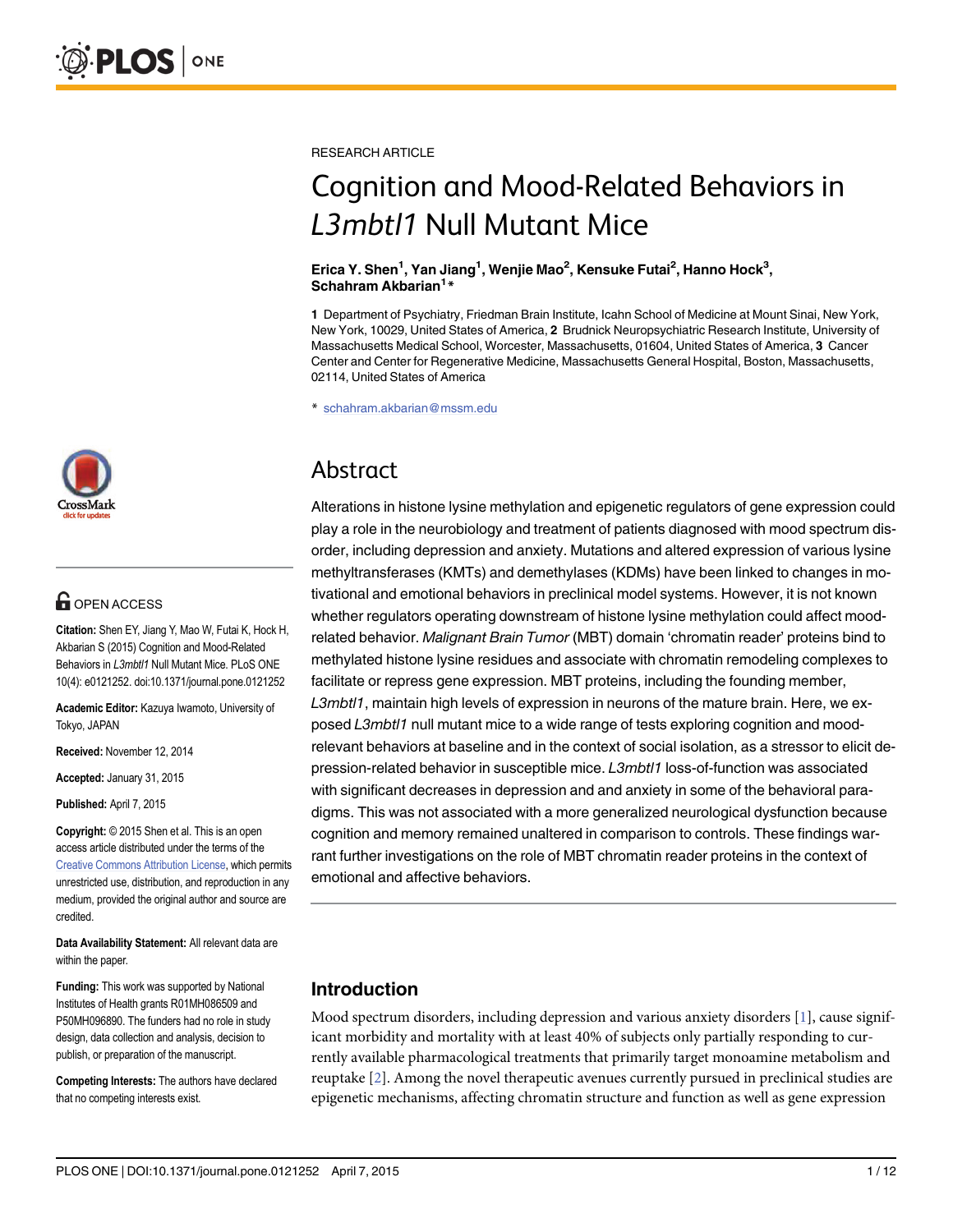<span id="page-2-0"></span>in response to diverse stimuli [\[3,4](#page-10-0)]. Various regulators of post-translational histone modifications, including enzymes targeting histone lysine residues for deacetylation, methylation, and demethylation, recently emerged as promising starting points for novel epigenetic drug targets in the treatment of depression and anxiety based on work in animal models and postmortem brain of subjects diagnosed with major mood disorders and other psychiatric disease [\[5](#page-10-0)–[13\]](#page-10-0). Much less is known the molecular machinery operating downstream of the histone modifications implicated in neuronal plasticity and behavior, such as 'chromatin-readers'  $[14]$  $[14]$  $[14]$ .

Malignant Brain Tumor (MBT) domain chromatin reader proteins bind to methylated histone lysine residues and associate with chromatin remodeling complexes. These include typical and atypical Polycomb repressor complexes that control expression of genes with essential roles in cell cycle regulation and early development [\[15,16\]](#page-10-0). Several MBT proteins, including the founding member, L3mbtl1, maintain very high levels of expression in mature brain with broad, near-ubiquitous expression in fore-, mid- and hindbrain neurons [[17](#page-10-0)]. This suggests that MBT proteins may serve yet unknown functions in terminally differentiated brain cells. Proper cell-type specific regulation of histone methylation landscapes is essential for normal brain function [[18,19](#page-10-0)], and rare mono- or oligogenic forms of cognitive disease have been linked to mutations in histone lysine methyltransferase (KMT) and demethylase (KDM) genes. These broadly affect the epigenetic landscapes at sites of open or repressive chromatin [[5,20](#page-10-0)– [22\]](#page-10-0). Motivational and emotional behaviors have also been linked to histone lysine methylation. For example, Kmt1a(Suv39h1)-, Kmt1c(G9a)- and Kmt1e(Setdb1)-mediated repressive H3K9 methylation regulate amphetamine reward [[23](#page-11-0),[24](#page-11-0)] and antidepressant-like behaviors in mice [\[25](#page-11-0)]. Furthermore, monoamine oxidase inhibitors exert powerful effects on mood and cognition primarily by elevating brain monoamine levels, but, intriguingly, some members of this class of drugs also interfere with lysine methylation pathways by blocking Kdm1a/Lsd1 amine oxidase domain containing KDMs [[26](#page-11-0),[27](#page-11-0)]. Therefore, exploration of regulators and readers of histone lysine methylation marks, such as the MBT family of genes, bears potential promise to discover novel treatment avenues for mood spectrum disorders, including anxiety and depression. However, there is very little information on neurological phenotypes after loss of specific MBT genes. Thus it remains unclear whether the MBT lysine methylation reader proteins are essential for mature brain function. Here, we provide a detailed account for a comprehensive behavioral assessment of adult L3mbtl1 null mutant mice exposed to a wide range of behavioral tests at baseline and after single housing as a social isolation stressor eliciting depression-related behavior in susceptible mice [\[28\]](#page-11-0).

## Methods

All animal work of this study has been approved by the Institutional Animal Care and Use Committee of the Icahn School of Medicine at Mount Sinai. Generation of L3mbtl1-/- null mutant line has been described previously [\[29\]](#page-11-0). Mice are held under specific pathogen-free conditions with food and water being supplied ad libitum in an animal facility with a reversed 12 h light/dark cycle (light off at 7:00 am) under constant conditions (21  $\pm$  1°C; 60% humidity).

For the present study, male and female null mutant and wildtype mice, all from the same colony in a predominant C57Bl6/J background, back-crossed for at least 5 generations, and 3–6 months of age, were used. Furthermore, all mice used for the actual experiments were derived from heterozygous (L3mbtl1+/-) breeder pairs. For all test conditions, the male:female ratio was approximately 1:1, and each mutant animal was analyzed in parallel to one or two sex-matched wildtype control of the same age  $\pm 2$  weeks. All animals had access to food and water ad libidum. All animals (including those exposed to social isolation were monitored at least 2–3 times each week to assess well-being and to monitor for any signs of distress.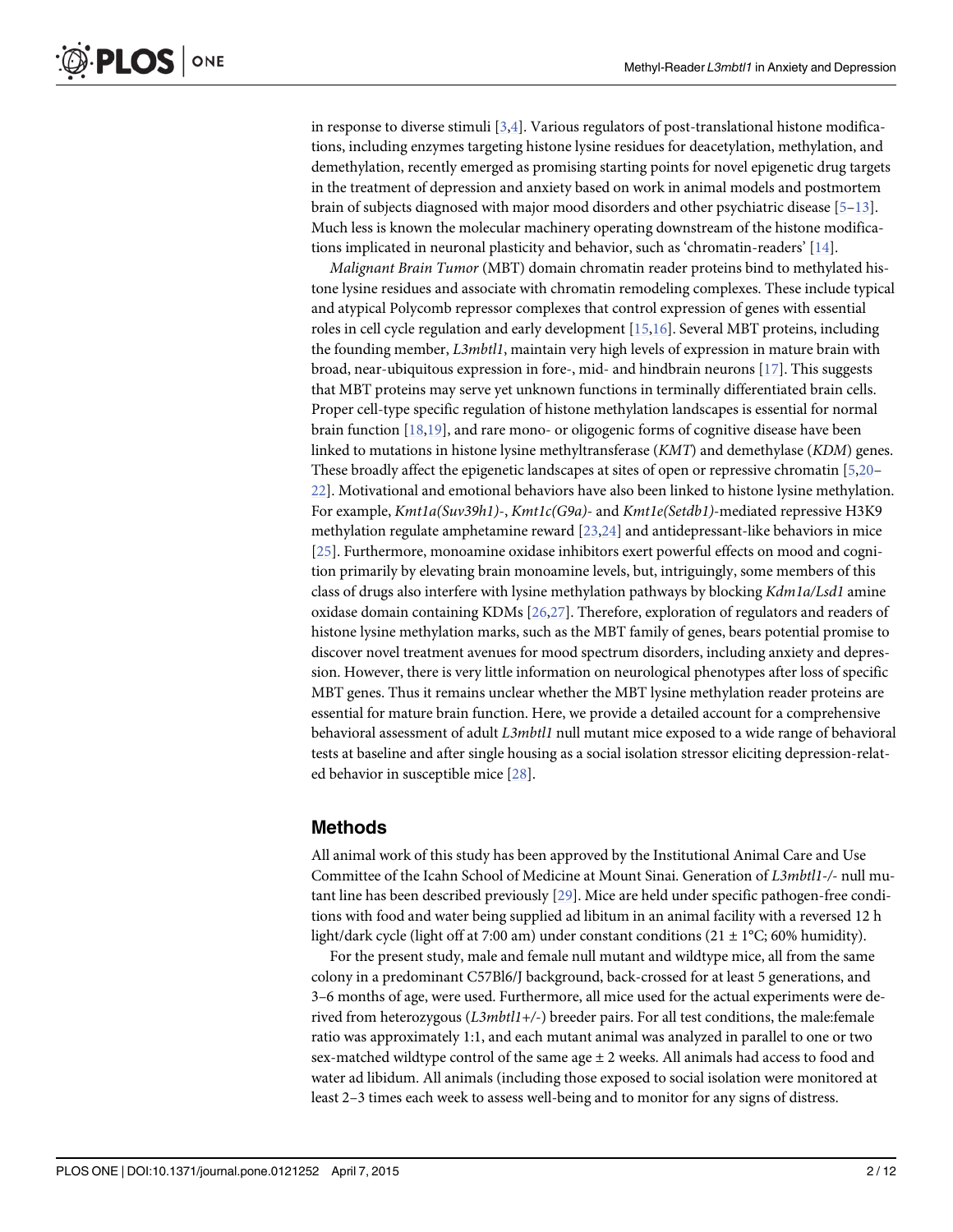#### Anxiety assays

Open field locomotion test. This test was monitored in test chambers using a photocellbeam-based computer detecting system (OmniTech Electronics. Inc). The apparatus consisted of an arena (40 x 40 cm) surrounded by 40 cm high walls made from clear plastic. Animals were introduced into the corner of the test chamber and allowed free exploration for 20 min individually under standard room lighting conditions. The beam breaks were recorded every 5 min to evaluate the spontaneous locomotor activity. Total distance (indicative of locomotor activity) and the duration of time the animals spent in the central and peripheral areas were also calculated.

The light/dark box test. This test was performed in the open field arena with a black box insert (20 cm L x 20 cm W x 40 cm H), dividing the arena into dark and light components connected by a small hole. Animals were introduced into the dark chamber and allowed free exploration for 10 min. The duration of time spent in the dark and light chambers were calculated.

Elevated Plus Maze test. The elevated plus maze (Med Associates Inc) contained a center square (6cm x 6cm), two open arms, and two closed arms (measuring 35cm x 6cm each). The closed arms were enclosed by black polypropylene walls measuring 20 cm in hight. Mice were placed in the center square facing one of the closed arms. Time spent in each arm was recorded and scored by the EthoVision video tracking system. A decrease in time spent in the open arms reflects a state of increased anxiety.

#### Behavioral despair/depression assays

**Tail suspension test.** Animals were suspended with duct tape by the tail. Animals showing tail climbing behaviors were removed from the statistical analysis. The whole test was videotaped for 5 minutes. Latency to first freezing and the time spent immobile was evaluated by EthoVision software (Noldus, Wageningen, The Netherlands).

Forced swim test. Animals were placed into a 4 L Pyrex beaker (13 cm diameter, 24 cm height) filled with 17cm of 22°C water. The whole test was videotaped for 5 minutes. Latency to first freezing and time spent immobile was evaluated by EthoVision software.

#### Cognition and working memory assays

Contextual fear conditioning test. Contextual fear conditioning was conducted in a fear conditioning chamber from Med Associates Inc. Mice were placed in the chamber for a 7 min training session during which time 3 shocks were delivered. The percentage of time freezing before the first shock (baseline) and after each shock was measured. After 24 hours, mice were returned to the same chamber for a 3-min retrieval testing and percentage of time freezing was measured.

Radial arm maze test. The radial arm maze test was conducted to measure working memory. The apparatus consisted of 8 arms (5 x 50 cm; 30 cm high walls), which were assembled in a radial manner around a circular starting platform. Mice were tested for 4 consecutive days in the apparatus. On each day mice were placed onto the starting platform and were free to enter the arms. The test was continued until all eight arms had been visited at least once. A mistake was defined as a repeated entry to an already visited arm before each of the eight arms was visited. Total mistakes during each session were measured. Because this protocol measures spontaneous alternations, food deprivation in conjunction with baited arms was not used.

Dopamine-mediated locomotion test. For this test, mice were placed into an open-field chamber (OmniTech Electronics. Inc) with their baseline activity recorded for 30 min, then injected with 0.9% saline and locomotor activity recorded for 30 additional min. Finally, mice were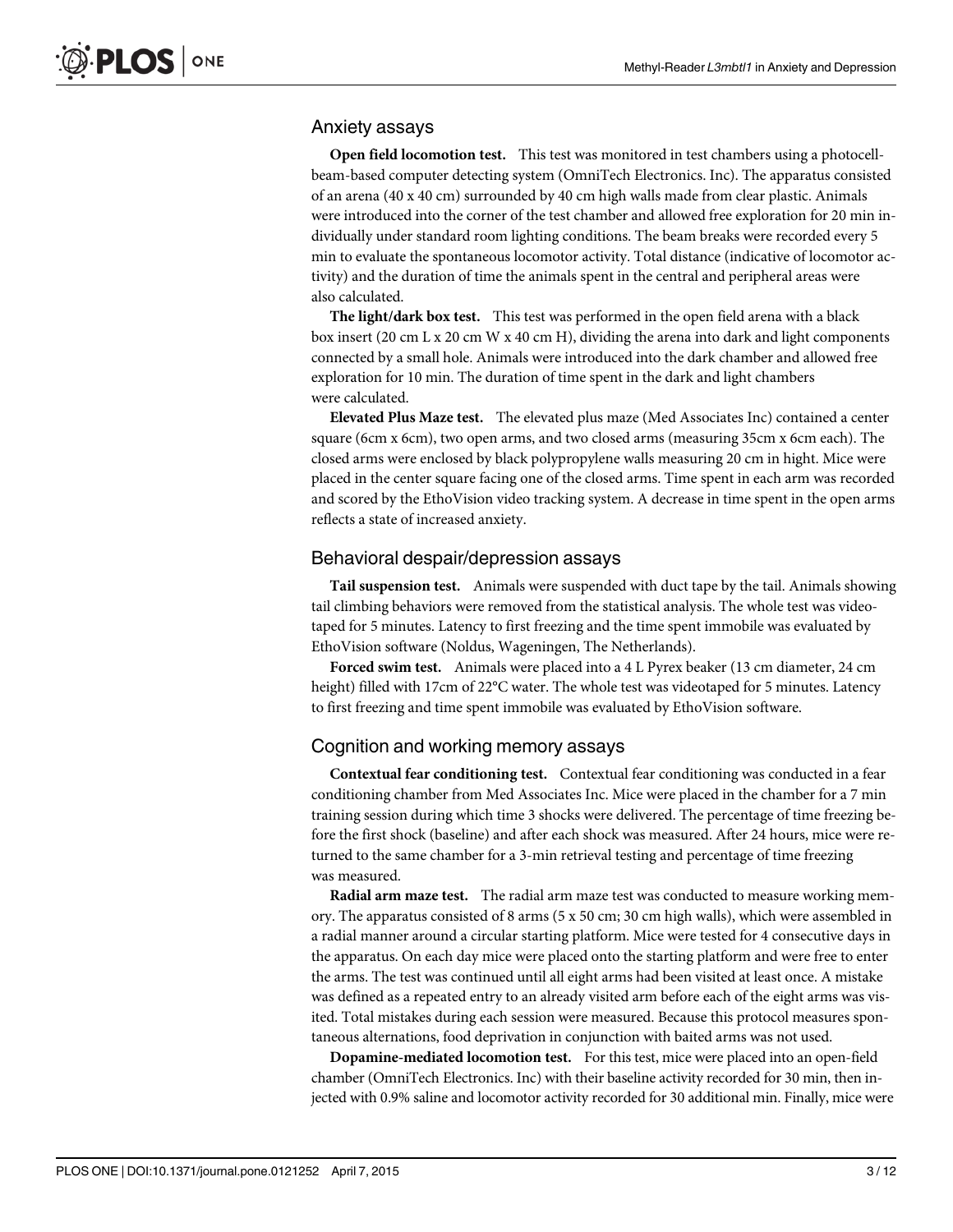<span id="page-4-0"></span>injected with the D1 receptor agonist SKF81297 at doses of 0.5 and 1 mg/kg body weight and recorded for a final 90 min.

#### Social Isolation Stress Test

Single housing test. All animals were consistently group-housed during the entire preand post-weaning period, until the beginning of postnatal week four when a subset were switched to single-housed. After a 3-month single-housing period, behavioral testing on anxiety, depression, working memory and locomotion were conducted in single-housed mice, in parallel to group-housed mice.

#### Statistical analyses

Two-tailed unpaired t-test was applied to test for significance of differences between L3mbtl1-/- and wildtype controls for body weight, behavioral despair (tail suspension and forced swim) and anxiety (elevated plus maze, light/dark box) test. For comparison of groupvs. single-housed animals (open field, behavioral despair, radial arm maze), two-way ANOVA followed by post-hoc t-test was applied. For monitoring locomotor activity after acute treatment with D1 agonist (SKF81297), repeated measures ANOVA was applied, followed by posthoc t-test when indicated.

#### Results

We reported previously that L3mbtl1-/- null mutant mice exhibit normal life expectancy, a grossly normal brain morphology and cytoarchitecture, and scorings in a locomotor coordination test that were indistinguishable from controls $[29]$ . Notably, however, both male and female L3mbtl1-/- show a subtle but significant reduction in body weight at 3-6 months of age (approximately 10%) compared to gender- and age-matched controls, while overall locomotor activity was indistinguishable between mutants and controls ([Fig 1A\)](#page-5-0). This is likely important because a wide range of genetically engineered mice with altered baseline body weight frequently show robust changes in motivational and affective behaviors. Such abnormalities were, for example, observed in mouse lines carrying loss-of-function mutations for specific chromatin regulators like the Rett syndrome gene *Methyl-CpG-binding protein 2 (Mecp2)*[\[30](#page-11-0)–[32](#page-11-0)], and the transcription factor Circadian locomotor cycles output kaput (Clock)[[33,34](#page-11-0)]. Therefore, we asked whether depression and anxiety-related behaviors are altered in L3mbtl1-/- mice that were kept under normal 'non-stressed' group-housing conditions (2–3 sex-matched littermates as cage mates after weaning).

We first applied two widely used depression-relevant tests, the forced swim and tail suspension tests, which are considered behavioral despair paradigms[\[35\]](#page-11-0), as a measure for depression [\[36](#page-11-0)] and, importantly, as measure for the effectiveness of antidepressant drugs [\[37\]](#page-11-0). Interestingly, L3mblt1-/- mice showed a significant, approximately 30% decrease in immobility in the tail suspension test [\(Fig 1B,](#page-5-0) panel a). Likewise, mutant mice showed a subtle, approximately 15% decrease in immobility in the forced swim test, in comparison to L3mbtl1+/+ controls ([Fig](#page-5-0)  $1B$ , panel b). Both of these tests suggested that  $L3mbl1$  loss reduced behavioral patterns associated with depression.

Because depression and anxiety spectrum disorders show considerable overlap in terms of diathesis and underlying neurobiology  $[1,38,39]$  $[1,38,39]$  $[1,38,39]$  $[1,38,39]$ , we next explored the performance of L3mbtl1-/- mice in several anxiety-relevant paradigms. We applied the elevated plus maze, which is based on the animals aversion of open spaces, resulting in avoidance of open areas and confining movements to enclosed spaces  $[40]$  $[40]$  $[40]$ . However, both L3mbtl1 null mutant and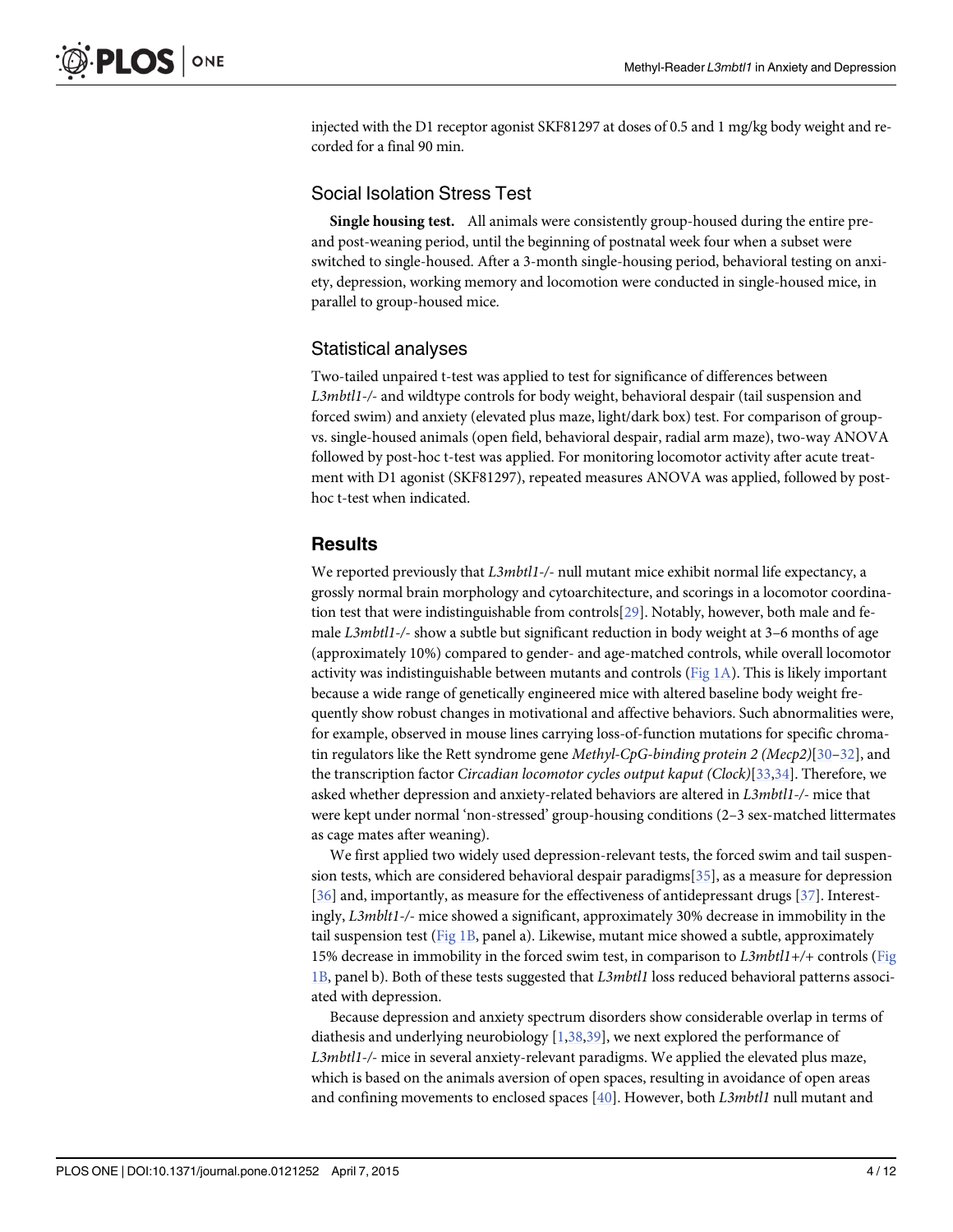<span id="page-5-0"></span>

[Fig 1. B](#page-4-0)ehavioral summary of L3mbt/1 null mutant and control mice at baseline. (A) General activity, (a) body weight and (b) locomotion. (B) Depression, (a) forced swim and (b) tail suspension (N = 25-28/genotype and test). (C) Anxiety, (a) elevated plus maze, (b) light-dark box, (c) open-field test (N = 17–21 genotype/test). (D) cognition, assessed by contextual fear conditioning ( $N = 12$  L3mbtl1-/- and  $N = 17$  L3mbtl1+/+). Animals used for general activity and depression assays were from a different batch than the animals used for anxiety assays. A third batch of animals was used for the fear conditioning assays. All animals are kept under baseline conditions (group housing). All data are shown as mean ± S.E.M., \* P <0.05; independent-samples t test and, for fear conditioning assay, repeated measures ANOVA.

doi:10.1371/journal.pone.0121252.g001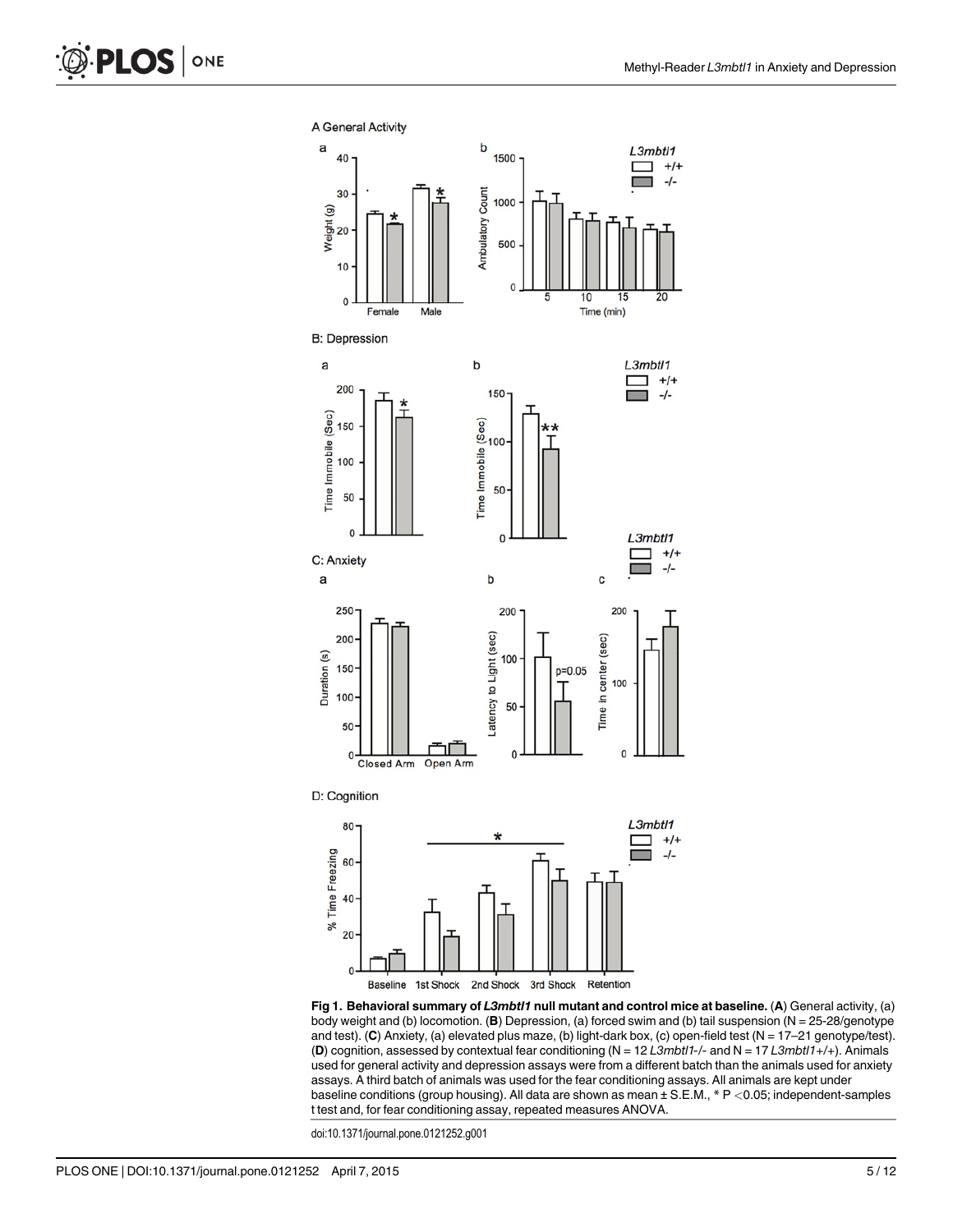<span id="page-6-0"></span>control animals showed a similar strong preference for the closed as opposed to the open arms in the elevated plus maze (Fig  $1C$ , panel a).

Next, we tested in the animals in the light-dark box test  $[41]$  $[41]$  $[41]$ . The test's basic measure is the animal's preference for dark, enclosed places over bright, exposed places. The time spent in the light box, and the related exploratory behaviors, inform about the level of anxiety. The L3mbtl1-/- mice showed a significant decrease in latency to enter the bright chamber in the light-dark box test  $[41]$ , indicating decreased anxiety ([Fig 1C](#page-5-0), panel b). We then applied a third anxiety paradigm, the open field test  $[42]$  $[42]$ . This test measures emotionality and anxiety in rodents, including the time spent in the (anxiogenic) open center (as opposed to the for rodents less anxiogenic space along the apparatus' walls), and the general activity in the first few minutes after being place into the apparatus [[43\]](#page-11-0). Of note, the L3mbtl1 -/- mice spent more time in the center by a 15% difference across the 20 min test period ([Fig 1C,](#page-5-0) panel c). The latter result did not reach statistical significance but is consistent with the notion that anxiety was reduced. Taken together, these findings suggest that *L3mbtl1* disruption is followed by subtle anxiolytic and antidepressant-like effects that become manifest in some but not all depression- and anxiety-related paradigms. To further examine whether these phenotypes in  $L3mbl1$ -/- null mice are representative of broader changes in cognition and behavior, we exposed animals to a contextual fear paradigm exploring retrieval-dependent freezing behavior 24 hours after exposure to electrical foot shocks in the same test chamber. This test essentially explores cognitive behavioral plasticity resulting from coupling a neutral stimulus with an aversive stimulus, and is heavily dependent on neural circuitry of the amygdala, while the role of the hippocampus is less prominent for this type of learning[\[44\]](#page-12-0). However, retrieval was indistinguishable between mutant and controls ([Fig 1D](#page-5-0)), suggesting normal long-term memory function in L3mbtl1 null mice. Nevertheless, mutant mice showed a consistent, 25–40% decline in freezing time across all three training days, which was significant  $(P < 0.05$ , repeated measures ANOVA) [\(Fig 1D\)](#page-5-0).

Given that L3mbtl1 mutant mice exhibit subtle alterations in anxiety-related behavior at baseline, we then asked whether cognitive and emotional functions show changes in the context of a stressor such as social isolation by housing mice individually. Such stressors elicit depression-related behaviors in susceptible mice [\[28\]](#page-11-0). To this end, another batch of mutant and controls (different from the animals used for the studies shown in Fig  $1A-1D$  $1A-1D$  $1A-1D$ ) were single- or group-housed after weaning, then at 3–4 months of age subjected to open field (anxiety) and forced swim (behavioral despair) and the eight-arm radial arm maze for working memory. In rodents, increased open field locomotion after a period of social isolation is thought to reflect increased levels of anxiety[[45](#page-12-0)]. As expected, social isolation induced increased open field locomotion in L3mbtl1+/+ animals, but this effect was completely lacking in socially isolated *L3mbtl1-/-*, or in group-housed mice ([Fig 2A](#page-7-0)). The  $\sim$  25–30% increase in locomotion after so-cial isolation in L3mbtl1+/+, in comparison to null mutant mice, was significant [\(Fig 2A\)](#page-7-0) and may indicate that loss of L3mbtl1 renders mice less susceptible to increased anxiety after certain types of stress. However, single housing induced both in L3mbtl1 null and wildtype mice an  $\sim$ 25% increase in despair-induced immobility in the forced swim paradigm compared to grouphoused animals [\(Fig 2B\)](#page-7-0). Furthermore, housing conditions did not affect performance in the open field test (Fig  $2C$ ). Thus, L3mbtl1-/- showed a specific resilience to social isolation in the open field, but not in other anxiety- and depression-related tests.

Next, we measured spatial working memory as measured by repeat entries ('errors') in the 8-arm radial maze in group- and single-housed L3mbtl1+/+ and L3mblt1-/- mice. Importantly, working memory, defined as a limited capacity storage system involved in information processing over a short time period  $[46]$  $[46]$ , is associated with a variety of emotional aspects and sensitive to stress and depression  $[47]$  $[47]$  $[47]$ . Therefore, we hypothesized that L3mbtl1-/- mice may perform differently from controls in such type of cognitive task. In the 8-arm radial maze paradigm,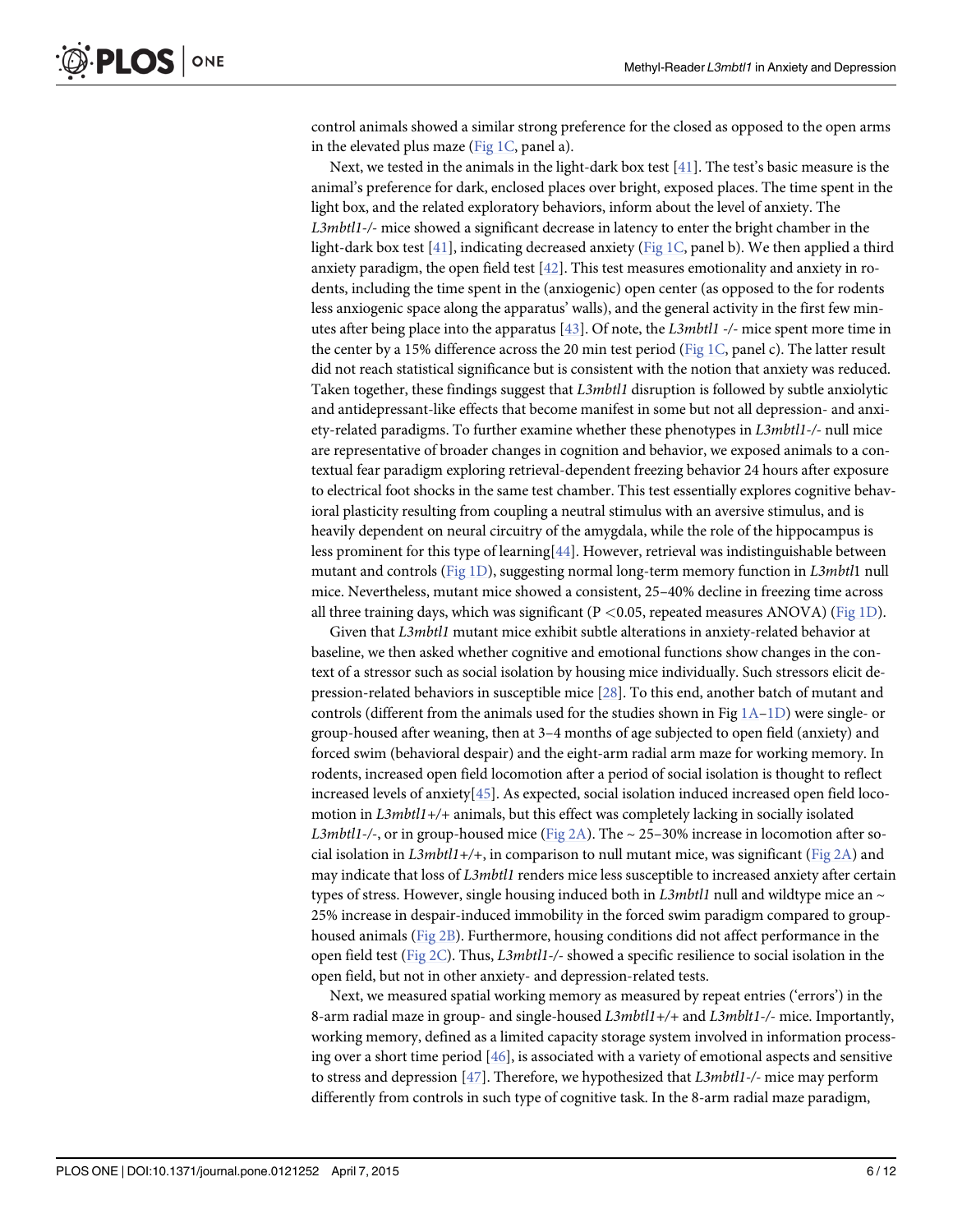<span id="page-7-0"></span>

[Fig 2. B](#page-6-0)ehavioral summary in group housed versus single housed (3 months of social isolation) L3mbt/1 null mutant and wildtype mice. The figure summarizes the following tests in group and single housed mice, as indicated (A) General activity/locomotion. (B) Depression/forced swim. (C) Anxiety/open field test. (N = 8 group housed L3mbtl1-/-, N = 10 group housed L3mbtl1+/+, N = 10 single housed L3mbtl1-/-, N = 10 single housed L3mbtl1+/+). (D) Cognition/radial arm maze (N = 8 group housed L3mbtl1-/-, N = 11 group housed L3mbtl1+/+, N = 11 single housed L3mbtl1-/-, N = 10 single housed L3mbtl1+/+). Behavioral assays were conducted in the order from the least to the most stressful, and thus (i) activity/locomotion, followed by (ii) radial arm maze, followed by (iii) anxiety/open field, and (iv) depression / forced swim as the final test. All data shown as mean  $\pm$  S.E.M.,  $*$  P < 0.05; independent-samples t-test after two-way ANOVA: for (A) locomotion:  $F_{(1,34)} = 3.807$ , P = 0.05, Bonferroni post test P < 0.05 for single housed L3mbtl1-/- vs. L3mbtl1+/ +); for (B) forced swim:  $F_{(1,34)} = 10.93$ , P = 0.022, Bonferroni post test P < 0.01 for single vs. group housed; for (C), (D) no significance. All data shown in Fig 2 are from batches of mice different from those shown in [Fig 1](#page-5-0).

doi:10.1371/journal.pone.0121252.g002

applied once daily for 4 days, single-housed L3mbtl1-/- tended to outperform single-housed controls but these differences did not reach the level of significance and no consistent genotype effect was observed overall (Fig 2D).

Dopaminergic activity, including dopamine D1-receptor mediated signaling, is also sensitive to stressful exposure and potentially altered in some of the depression-relevant paradigms [\[48](#page-12-0)]. Therefore, in our final set of experiments, using naive animals that had not been included in any of our behavioral assays described above, we explored the effects of a dopaminergic drug on group- versus single housing on locomotor activity in  $L3mbl1$ -/- and  $L3mbl1$ +/+ mice, using the open field apparatus. We treated mice (after 30 min with saline and, after another period of 30 min) with SKF81297, a dopamine D1 receptor agonist and mild stimulant drug [[49\]](#page-12-0), at doses of first 0.5 mg/kg and subsequently 1 mg/kg. Animals had one week of rest before receiving the second dose. In this paradigm, L3mbtl1-/- mice showed subtle decreases in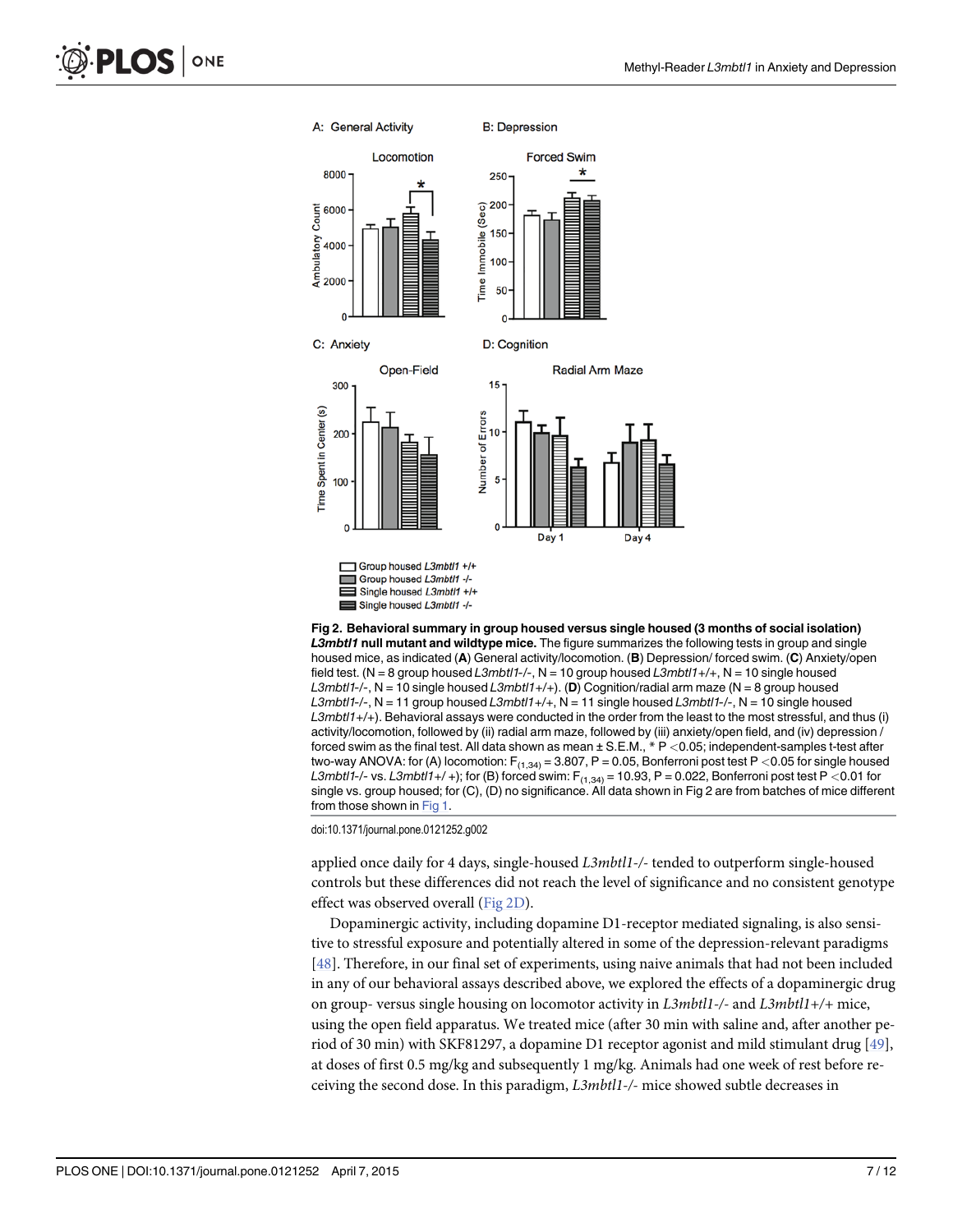<span id="page-8-0"></span>

Fig 3. Locomotor effects of D1 agonist SKF81297. The figure summarizes SKF81297-induced locomotion at (A) 0.5mg/kg and (B) 1mg/kg i.p., administered 60 min after placing mice into the open field apparatus and 30 min after a saline control injection. Assays were conducted in group and single housed animals, as indicated (N = 5 group housed L3mbtl1-/-, N = 9 group housed L3mbtl1+/+) and single-housed animals N = 4 single housed L3mbtl1-/-,  $N = 5$  single housed L3mbtl1+/+). All data are shown as mean  $\pm$  S.E.M. (B) repeated measures ANOVA  $F_{(1,14)} = 3.203$  with time point T<sub>60 min</sub> Bonferroni post test P <0.05, other time timepoints  $*, P < 0.05$  by independent sample t-test. All data in Fig 3 are from experimentally naive mice.

doi:10.1371/journal.pone.0121252.g003

locomotor activity, while both mutant and wildtype animals showed increased locomotion after administration of the dopaminergic drug, as expected (Fig  $3A$  and  $3B$ ). However, significant differences were limited to group-housed animals due to increased locomotion in wildtype animals at multiple time points before and after administration of the higher (1mg/kg) dose of SKF81297 (Fig 3B). We conclude that L3mblt1-/- mutant mice indeed show decreased locomotor activity for at least some of the time periods tested in the open field paradigm, but this is not associated with a generalized hyper- or hypo-responsiveness to dopamine  $D_1$  receptor agonists. These data would suggest that alterations in dopamine  $D_1$  signaling are unlikely to be a major factor in the subtle changes in mood and anxiety related behaviors in the L3mbtl1 null mutant mice of the present study.

#### **Discussion**

MBT-domain proteins, including L3MBTL1, bind to methylated lysine residues and regulate chromatin structure and function by mediating nucleosomal compaction and affecting the activity of chromatin remodeling complexes, such as  $Polycomb[50-52]$  $Polycomb[50-52]$  $Polycomb[50-52]$  $Polycomb[50-52]$ . L3mbtl1 is highly expressed in neurons of the adult mouse brain. As fine-tuning and regulation of histone lysine methylation marks is pivotal for neuronal plasticity and complex behaviors, we hypothesized that L3mbtl1 null mutant mice will show alterations in a broad range of emotional and cognitive behaviors, in comparison to  $L3mbl1+/+$  control mice from the same colony. Of note, L3mbtl1-/- mice have normal life expectancy, and show a subtle, but significant, reduction in body weight compared to controls. However, in line with a previous study exploring the interrelation between body weight and isolation-induced stress and emotional functions in mice [\[53](#page-12-0)], the subtle,  $\sim$  10% reduction in body weight in the mutant mice of our study is unlikely to account for the mild behavioral phenotypes that define these animals. Furthermore, the association between body weight and cognitive and emotional functions is complex, with the same behavioral phenotype, for example increased anxiety, reported both in mice with decreased [\[54](#page-12-0)] or increased [[55](#page-12-0)] body weight. The L3mbtl1-/- cohort of the present study exhibited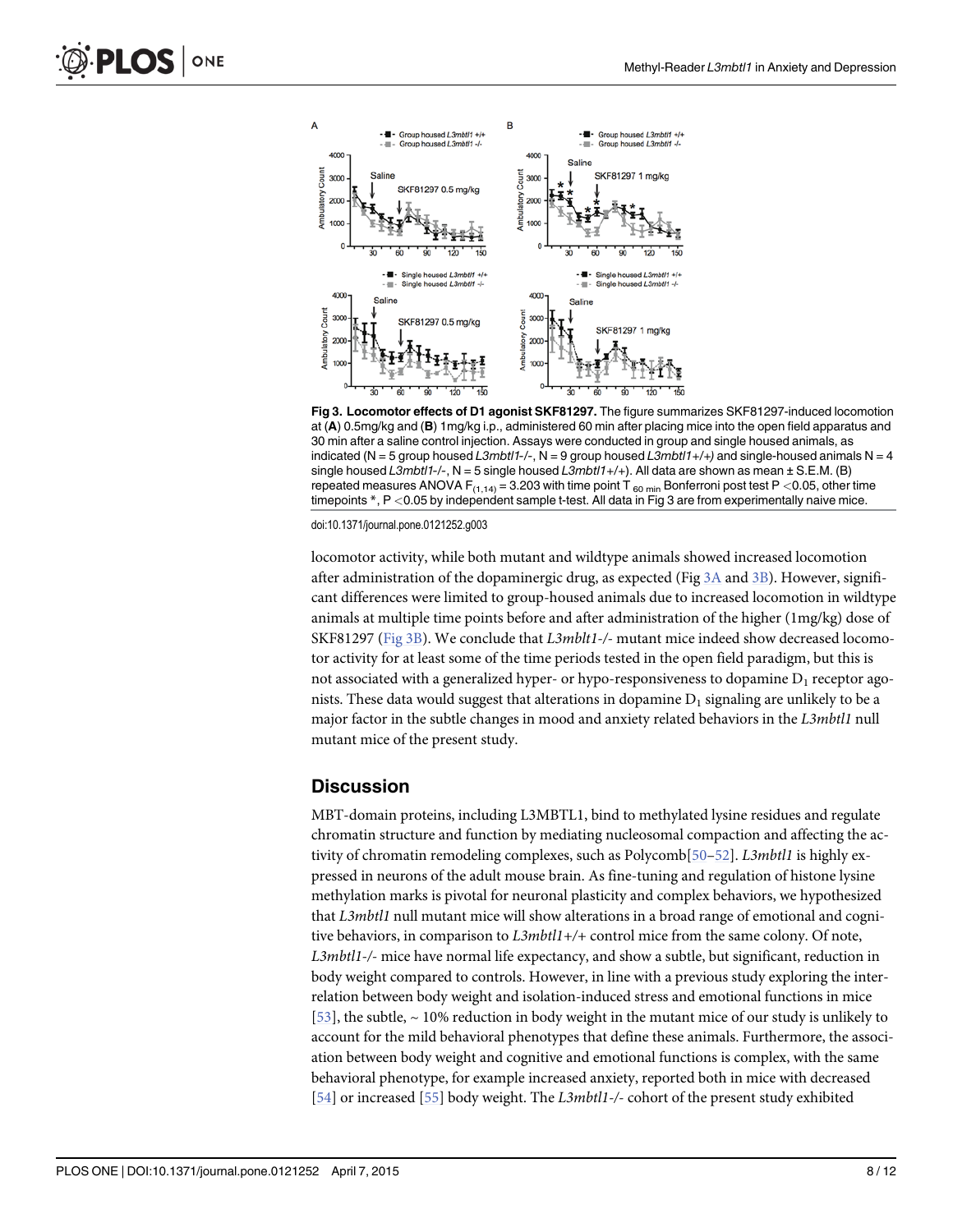<span id="page-9-0"></span>significantly decreased anxiety in the light-dark box paradigm, and after social isolation as stressor, in the open field test. However, this was not associated with generalized changes in anxiety and depression-related behaviors, because despair-related immobility scores in the forced swim and tail suspension tests, and performance in the elevated plus maze as an additional measure for anxiety, were not consistently different from controls. We note that immobility times in behavioral despair paradigm were reduced in some cohorts of L3mbtl1-/- mutant mice [\(Fig 1B](#page-5-0)), but such an effect was not observed in another set of animals in which genotype was examined together with housing conditions (group- versus single housed) ([Fig](#page-7-0) [2B\)](#page-7-0). Similarly, shock-induced retention was maintained after L3mbtl1 deletion in the fear conditioning paradigm, despite the significant decrease in freezing times during the training ses-sions in null mutant mice ([Fig 1D](#page-5-0)). Moreover, spatial working memory was not significantly different between genotypes both at baseline and after social isolation stress [\(Fig 2D](#page-7-0)). Locomotor activity in a novel environment (Figs  $1A$  and  $2A$ ) and in the context of acute changes in dopaminergic signaling ([Fig 3B\)](#page-8-0) showed a subtle decrease in the mutants, but this effect was variable and not consistently observed across stressed and non-stressed conditions [\(Fig 3B](#page-8-0)).

Taken together, our findings demonstrate that L3mbtl1 loss causes subtle changes in behavior in some but not all of the tests applied. Importantly, lower anxiety scores were evident in at least two independent paradigms (light-dark box and open field test after social isolation). These findings are interesting given that other regulators of histone lysine methylation had been previously implicated to influence depression- and anxiety-related phenotypes. For example, mice with transgene-mediated overexpression of KMT1E/SETDB1/ESET histone H3-lysine 9 methyltransferase show robust antidepressant-like phenotypes in behavioral paradigms for despair, learned helplessness and anhedonia (defined as the inability to experience plea-sure)[[25](#page-11-0)]. Conversely, mice with a null mutation of  $Kap1$ , encoding the KMT1E-binding partner KRAB-associated protein 1, display elevated levels of anxiety together with impairments in learning and memory [\[56](#page-12-0)]. Notably, in mice exposed to social defeat, which is a strong stressor linked to the emergence of depression-related phenotypes, the H3K9-specific demethylase Kdm3a is subject to repressive chromatin remodeling in the ventral striatum, a key structure in the neuronal circuitry controlling emotional and affective behaviors [\[57](#page-12-0)]. In some studies, global changes in hippocampal histone methylation have been linked to depression-related phenotypes [\[58,59\]](#page-12-0). There is also evidence that non-selective monoamine oxidase inhibitors acting as antidepressants could potentially inhibit LSD1 type histone demethylases (which contain an amine oxidase domain) even at within the therapeutic range of these drugs  $[60]$  $[60]$  $[60]$ . Therefore, the present findings implicating L3mbtl1 in the control of mood and behavior warrant further investigation to explore the therapeutic potential of this histone methyl-reader protein in psychiatric disorders. For example, it will be interesting to explore chromatin sites and target genes regulated by L3mbtl1 and other MBT proteins in preclinical models for anxiety and depression.

## Acknowledgments

The authors thank Dr. Frederick Schroeder for conducting pilot studies in the early part of the project, and Yin Guo and Lily C. Lin for technical assistance.

## Author Contributions

Conceived and designed the experiments: ES YJ WM KF HH SA. Performed the experiments: ES YJ WM. Analyzed the data: ES YJ KF SA. Contributed reagents/materials/analysis tools: HH. Wrote the paper: ES YJ KF SA.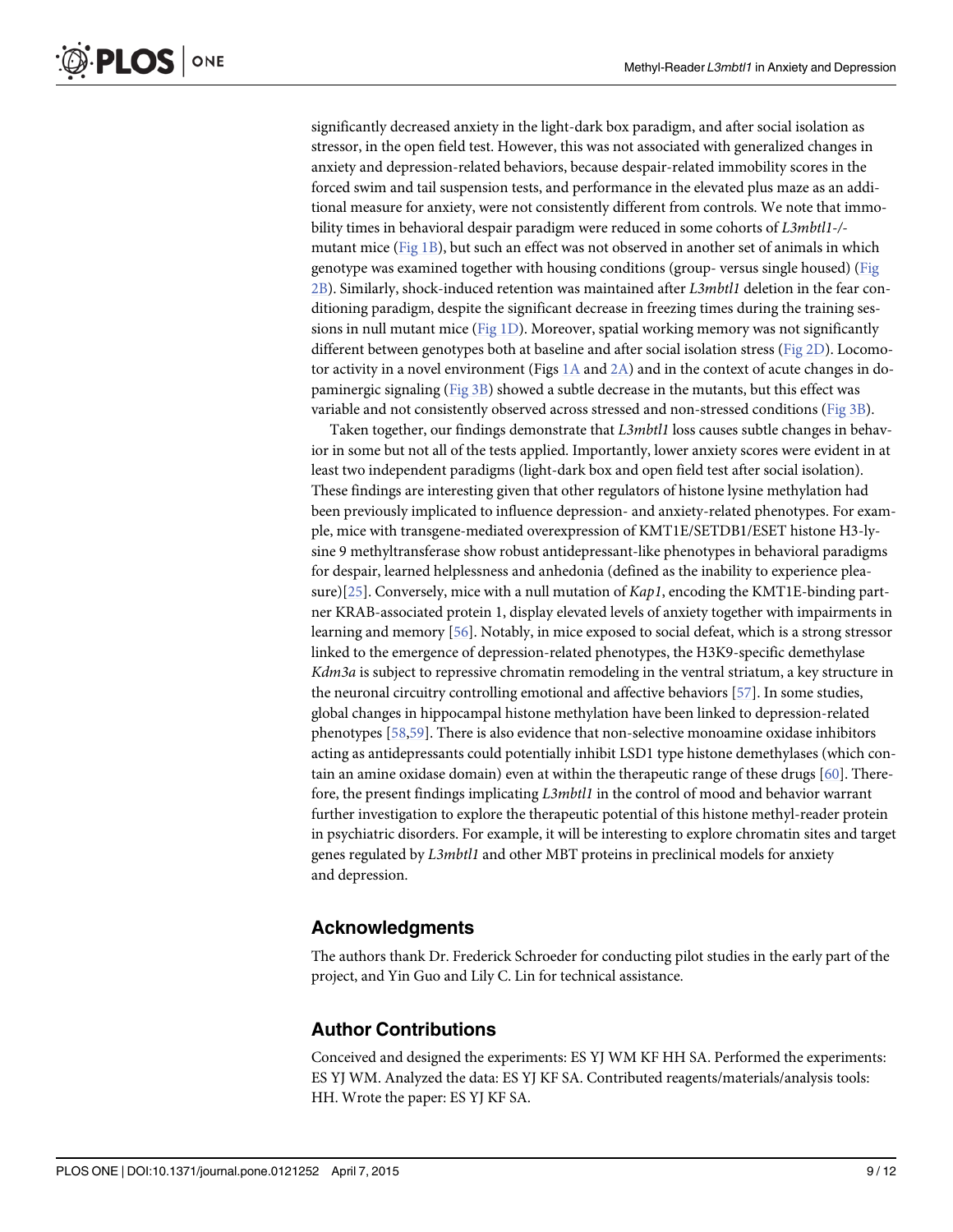#### <span id="page-10-0"></span>References

- [1.](#page-1-0) Lang PJ, McTeague LM. The anxiety disorder spectrum: fear imagery, physiological reactivity, and differential diagnosis. Anxiety Stress Coping. 2009; 22: 5–25. doi: [10.1080/10615800802478247](http://dx.doi.org/10.1080/10615800802478247) PMID: [19096959](http://www.ncbi.nlm.nih.gov/pubmed/19096959)
- [2.](#page-1-0) Krishnan V, Nestler EJ. Linking molecules to mood: new insight into the biology of depression. Am J Psychiatry. 2010; 167: 1305–1320. doi: [10.1176/appi.ajp.2009.10030434](http://dx.doi.org/10.1176/appi.ajp.2009.10030434) PMID: [20843874](http://www.ncbi.nlm.nih.gov/pubmed/20843874)
- [3.](#page-2-0) Vialou V, Feng J, Robison AJ, Nestler EJ. Epigenetic mechanisms of depression and antidepressant action. Annu Rev Pharmacol Toxicol. 2013; 53: 59–87. doi: [10.1146/annurev-pharmtox-010611-](http://dx.doi.org/10.1146/annurev-pharmtox-010611-134540) [134540](http://dx.doi.org/10.1146/annurev-pharmtox-010611-134540) PMID: [23020296](http://www.ncbi.nlm.nih.gov/pubmed/23020296)
- [4.](#page-2-0) Lattal KM, Barrett RM, Wood MA. Systemic or intrahippocampal delivery of histone deacetylase inhibitors facilitates fear extinction. Behav Neurosci. 2007; 121: 1125–1131. PMID: [17907845](http://www.ncbi.nlm.nih.gov/pubmed/17907845)
- [5.](#page-2-0) Peter CJ, Akbarian S. Balancing histone methylation activities in psychiatric disorders. Trends Mol Med. 2011; 17: 372–379. doi: [10.1016/j.molmed.2011.02.003](http://dx.doi.org/10.1016/j.molmed.2011.02.003) PMID: [21429800](http://www.ncbi.nlm.nih.gov/pubmed/21429800)
- 6. Mahgoub M, Monteggia LM. Epigenetics and psychiatry. Neurotherapeutics. 2013; 10: 734–741. doi: [10.1007/s13311-013-0213-6](http://dx.doi.org/10.1007/s13311-013-0213-6) PMID: [24092614](http://www.ncbi.nlm.nih.gov/pubmed/24092614)
- 7. Aguilar-Valles A, Vaissiere T, Griggs EM, Mikaelsson MA, Takacs IF, Young EJ, et al. Methamphetamine-associated memory is regulated by a writer and an eraser of permissive histone methylation. Biol Psychiatry. 2014; 76: 57–65. doi: [10.1016/j.biopsych.2013.09.014](http://dx.doi.org/10.1016/j.biopsych.2013.09.014) PMID: [24183790](http://www.ncbi.nlm.nih.gov/pubmed/24183790)
- 8. Turecki G. The molecular bases of the suicidal brain. Nat Rev Neurosci. 2014; 15: 802–816. doi: [10.](http://dx.doi.org/10.1038/nrn3839) [1038/nrn3839](http://dx.doi.org/10.1038/nrn3839) PMID: [25354482](http://www.ncbi.nlm.nih.gov/pubmed/25354482)
- 9. Ernst C, Chen ES, Turecki G. Histone methylation and decreased expression of TrkB.T1 in orbital frontal cortex of suicide completers. Mol Psychiatry. 2009; 14: 830–832. doi: [10.1038/mp.2009.35](http://dx.doi.org/10.1038/mp.2009.35) PMID: [19696771](http://www.ncbi.nlm.nih.gov/pubmed/19696771)
- 10. Cruceanu C, Alda M, Nagy C, Freemantle E, Rouleau GA, Turecki G. H3K4 tri-methylation in synapsin genes leads to different expression patterns in bipolar disorder and major depression. Int J Neuropsychopharmacol. 2013; 16: 289–299. doi: [10.1017/S1461145712000363](http://dx.doi.org/10.1017/S1461145712000363) PMID: [22571925](http://www.ncbi.nlm.nih.gov/pubmed/22571925)
- 11. Sabunciyan S, Aryee MJ, Irizarry RA, Rongione M, Webster MJ, Kaufman WE, et al. Genome-wide DNA methylation scan in major depressive disorder. PLoS One. 2012; 7: e34451. doi: [10.1371/journal.](http://dx.doi.org/10.1371/journal.pone.0034451) [pone.0034451](http://dx.doi.org/10.1371/journal.pone.0034451) PMID: [22511943](http://www.ncbi.nlm.nih.gov/pubmed/22511943)
- 12. Oh G, Wang SC, Pal M, Chen ZF, Khare T, Tochigi M, et al. DNA Modification Study of Major Depressive Disorder: Beyond Locus-by-Locus Comparisons. Biol Psychiatry. 2015; 77: 246–255. doi: [10.](http://dx.doi.org/10.1016/j.biopsych.2014.06.016) [1016/j.biopsych.2014.06.016](http://dx.doi.org/10.1016/j.biopsych.2014.06.016) PMID: [25108803](http://www.ncbi.nlm.nih.gov/pubmed/25108803)
- [13.](#page-2-0) Haghighi F, Xin Y, Chanrion B, O'Donnell AH, Ge Y, Dwork AJ, et al. Increased DNA methylation in the suicide brain. Dialogues Clin Neurosci. 2014; 16: 430–438. PMID: [25364291](http://www.ncbi.nlm.nih.gov/pubmed/25364291)
- [14.](#page-2-0) Qureshi IA, Mehler MF. An evolving view of epigenetic complexity in the brain. Philos Trans R Soc Lond B Biol Sci. 2014 Sep 26. pii: 20130506. doi: [10.1098/rstb.2013.0506](http://dx.doi.org/10.1098/rstb.2013.0506).
- [15.](#page-2-0) Bonasio R, Lecona E, Reinberg D. MBT domain proteins in development and disease. Semin Cell Dev Biol. 2010; 21: 221–230. doi: [10.1016/j.semcdb.2009.09.010](http://dx.doi.org/10.1016/j.semcdb.2009.09.010) PMID: [19778625](http://www.ncbi.nlm.nih.gov/pubmed/19778625)
- [16.](#page-2-0) Qin J, Whyte WA, Anderssen E, Apostolou E, Chen HH, Akbarian S, et al. The polycomb group protein L3mbtl2 assembles an atypical PRC1-family complex that is essential in pluripotent stem cells and early development. Cell Stem Cell. 2012; 11: 319–332. doi: [10.1016/j.stem.2012.06.002](http://dx.doi.org/10.1016/j.stem.2012.06.002) PMID: [22770845](http://www.ncbi.nlm.nih.gov/pubmed/22770845)
- [17.](#page-2-0) Lein ES, Hawrylycz MJ, Ao N, Ayres M, Bensinger A, Bernard A, et al. Genome-wide atlas of gene expression in the adult mouse brain. Nature. 2007; 445: 168–176. PMID: [17151600](http://www.ncbi.nlm.nih.gov/pubmed/17151600)
- [18.](#page-2-0) Schaefer A, Sampath SC, Intrator A, Min A, Gertler TS, Surmeier DJ, et al. Control of cognition and adaptive behavior by the GLP/G9a epigenetic suppressor complex. Neuron. 2009; 64: 678–691. doi: [10.1016/j.neuron.2009.11.019](http://dx.doi.org/10.1016/j.neuron.2009.11.019) PMID: [20005824](http://www.ncbi.nlm.nih.gov/pubmed/20005824)
- [19.](#page-2-0) Cheung I, Shulha HP, Jiang Y, Matevossian A, Wang J, Weng J, et al. Developmental regulation and individual differences of neuronal H3K4me3 epigenomes in the prefrontal cortex. Proc Natl Acad Sci U S A. 2010; 107: 8824–8829. doi: [10.1073/pnas.1001702107](http://dx.doi.org/10.1073/pnas.1001702107) PMID: [20421462](http://www.ncbi.nlm.nih.gov/pubmed/20421462)
- [20.](#page-2-0) Takata A, Xu B, Ionita-Laza I, Roos JL, Gogos JA, Ionita-Laza I, et al. Loss-of-function variants in schizophrenia risk and SETD1A as a candidate susceptibility gene. Neuron. 2014; 82: 773–780. doi: [10.1016/j.neuron.2014.04.043](http://dx.doi.org/10.1016/j.neuron.2014.04.043) PMID: [24853937](http://www.ncbi.nlm.nih.gov/pubmed/24853937)
- 21. Shen E, Shulha H, Weng Z, Akbarian S. Regulation of histone H3K4 methylation in brain development and disease. Philos Trans R Soc Lond B Biol Sci. 2014 Sep 26. pii: 20130514. doi: [10.1098/rstb.2013.](http://dx.doi.org/10.1098/rstb.2013.0514) [0514.](http://dx.doi.org/10.1098/rstb.2013.0514)
- [22.](#page-2-0) Ronan JL, Wu W, Crabtree GR. From neural development to cognition: unexpected roles for chromatin. Nat Rev Genet. 2013; 14: 347–359. doi: [10.1038/nrg3413](http://dx.doi.org/10.1038/nrg3413) PMID: [23568486](http://www.ncbi.nlm.nih.gov/pubmed/23568486)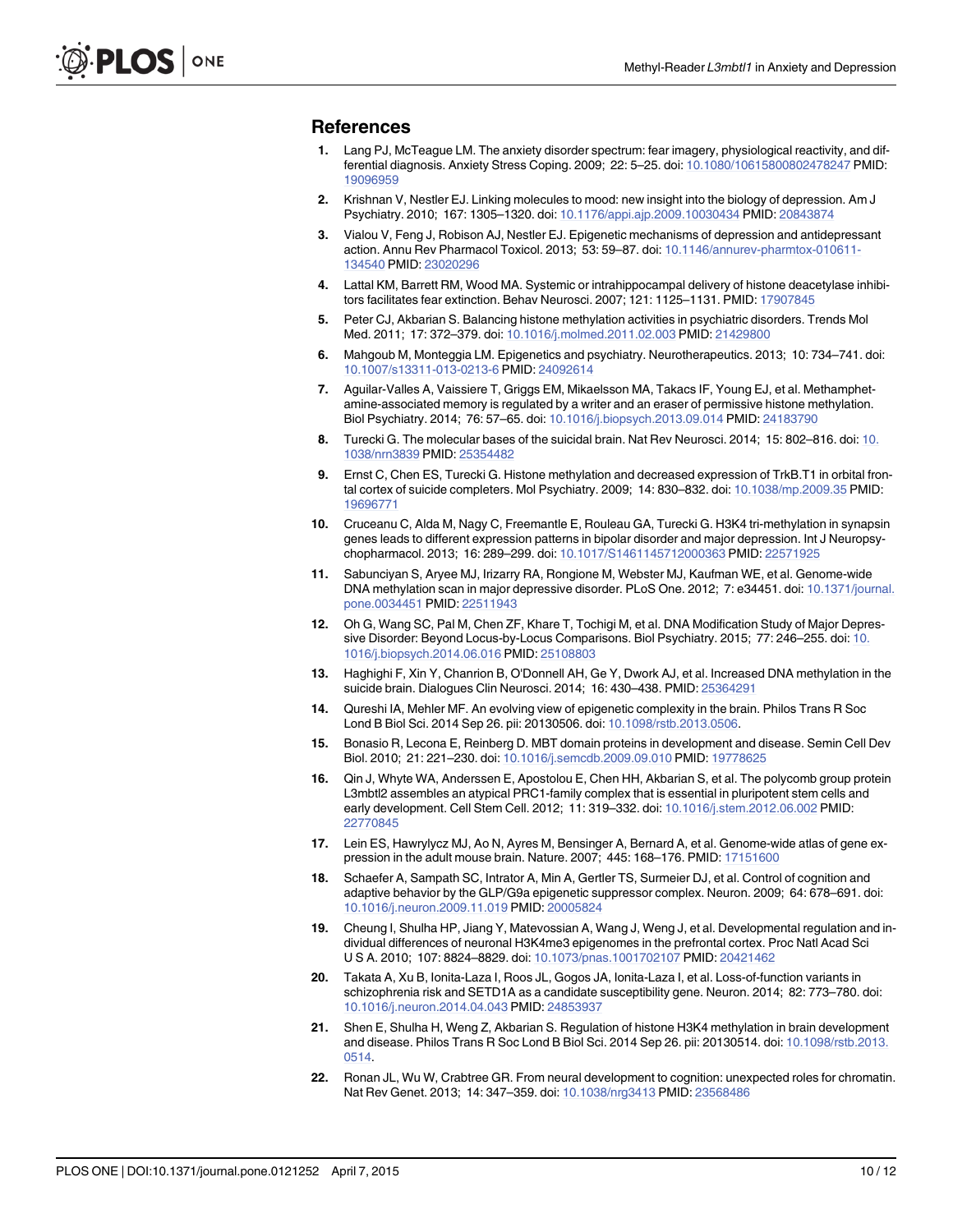- <span id="page-11-0"></span>[23.](#page-2-0) Maze I, Covington HE 3rd, Dietz DM, LaPlant Q, Renthal W, Russo SJ, et al. Essential role of the histone methyltransferase G9a in cocaine-induced plasticity. 2010; Science 327: 213–216. doi: [10.1126/](http://dx.doi.org/10.1126/science.1179438) [science.1179438](http://dx.doi.org/10.1126/science.1179438) PMID: [20056891](http://www.ncbi.nlm.nih.gov/pubmed/20056891)
- [24.](#page-2-0) Renthal W, Carle TL, Maze I, Covington HE 3rd, Truong HT, Alibhai I, et al. Delta FosB mediates epigenetic desensitization of the c-fos gene after chronic amphetamine exposure. J Neurosci. 2008; 28: 7344–7349. doi: [10.1523/JNEUROSCI.1043-08.2008](http://dx.doi.org/10.1523/JNEUROSCI.1043-08.2008) PMID: [18632938](http://www.ncbi.nlm.nih.gov/pubmed/18632938)
- [25.](#page-2-0) Jiang Y, Jakovcevski M, Bharadwaj R, Connor C, Schroeder FA, Lin CL, et al. Setdb1 histone methyltransferase regulates mood-related behaviors and expression of the NMDA receptor subunit NR2B. J Neurosci. 2010; 30: 7152–7167. doi: [10.1523/JNEUROSCI.1314-10.2010](http://dx.doi.org/10.1523/JNEUROSCI.1314-10.2010) PMID: [20505083](http://www.ncbi.nlm.nih.gov/pubmed/20505083)
- [26.](#page-2-0) Mosammaparast N, Shi Y. Reversal of histone methylation: biochemical and molecular mechanisms of histone demethylases. Annu Rev Biochem. 2010; 79: 155-179. doi: [10.1146/annurev.biochem.78.](http://dx.doi.org/10.1146/annurev.biochem.78.070907.103946) [070907.103946](http://dx.doi.org/10.1146/annurev.biochem.78.070907.103946) PMID: [20373914](http://www.ncbi.nlm.nih.gov/pubmed/20373914)
- [27.](#page-2-0) Prusevich P, Kalin JH, Ming SA, Basso M, Givens J, Li X, et al. A selective phenelzine analogue inhibitor of histone demethylase LSD1. ACS Chem Biol. 2014; 9: 1284–1293. doi: [10.1021/cb500018s](http://dx.doi.org/10.1021/cb500018s) PMID: [24707965](http://www.ncbi.nlm.nih.gov/pubmed/24707965)
- [28.](#page-2-0) Chourbaji S, Zacher C, Sanchis-Segura C, Spanagel R, Gass P. Social and structural housing conditions influence the development of a depressive-like phenotype in the learned helplessness paradigm in male mice. Behav Brain Res. 2005; 164: 100–106. PMID: [16046006](http://www.ncbi.nlm.nih.gov/pubmed/16046006)
- [29.](#page-2-0) Qin J, Van Buren D, Huang HS, Zhong L, Mostoslavsky R, Akbarian S, et al. Chromatin protein L3MBTL1 is dispensable for development and tumor suppression in mice. J Biol Chem. 2010; 285: 27767–27775. doi: [10.1074/jbc.M110.115410](http://dx.doi.org/10.1074/jbc.M110.115410) PMID: [20592034](http://www.ncbi.nlm.nih.gov/pubmed/20592034)
- [30.](#page-4-0) Castro J, Garcia RI, Kwok S, Banerjee A, Petravicz J, Woodson J, et al. Functional recovery with recombinant human IGF1 treatment in a mouse model of Rett Syndrome. Proc Natl Acad Sci U S A. 2014; 111: 9941–9946. doi: [10.1073/pnas.1311685111](http://dx.doi.org/10.1073/pnas.1311685111) PMID: [24958891](http://www.ncbi.nlm.nih.gov/pubmed/24958891)
- 31. Mellios N, Woodson J, Garcia RI, Crawford B, Sharma J, Sheridan SD, et al. Beta2-Adrenergic receptor agonist ameliorates phenotypes and corrects microRNA-mediated IGF1 deficits in a mouse model of Rett syndrome. Proc Natl Acad Sci U S A. 2014; 111: 9947–9952. doi: [10.1073/pnas.1309426111](http://dx.doi.org/10.1073/pnas.1309426111) PMID: [24958851](http://www.ncbi.nlm.nih.gov/pubmed/24958851)
- [32.](#page-4-0) Chen RZ, Akbarian S, Tudor M, Jaenisch R. Deficiency of methyl-CpG binding protein-2 in CNS neurons results in a Rett-like phenotype in mice. Nat Genet. 2001; 27: 327–331. PMID: [11242118](http://www.ncbi.nlm.nih.gov/pubmed/11242118)
- [33.](#page-4-0) Roybal K, Theobold D, Graham A, DiNieri JA, Russo SJ, Krishnan V, et al. Mania-like behavior induced by disruption of CLOCK. Proc Natl Acad Sci U S A. 2007; 104: 6406–6411. PMID: [17379666](http://www.ncbi.nlm.nih.gov/pubmed/17379666)
- [34.](#page-4-0) Oishi K, Atsumi G, Sugiyama S, Kodomari I, Kasamatsu M, Machida K, et al. Disrupted fat absorption attenuates obesity induced by a high-fat diet in Clock mutant mice. FEBS Lett. 2006; 580: 127–130. PMID: [16343493](http://www.ncbi.nlm.nih.gov/pubmed/16343493)
- [35.](#page-4-0) Porsolt RD, Le Pichon M, Jalfre M. Depression: a new animal model sensitive to antidepressant treatments. Nature. 1977; 266: 730–732. PMID: [559941](http://www.ncbi.nlm.nih.gov/pubmed/559941)
- [36.](#page-4-0) Castagne V, Moser P, Roux S, Porsolt RD. Rodent models of depression: forced swim and tail suspension behavioral despair tests in rats and mice. Curr Protoc Neurosci. 2011; Chapter 8: Unit 8 10A. doi: [10.1002/0471142301.ns0810as55](http://dx.doi.org/10.1002/0471142301.ns0810as55)
- [37.](#page-4-0) Petit-Demouliere B, Chenu F, Bourin M. Forced swimming test in mice: a review of antidepressant activity. Psychopharmacology (Berl). 2005; 177: 245–255. PMID: [15609067](http://www.ncbi.nlm.nih.gov/pubmed/15609067)
- [38.](#page-4-0) Kormos V, Gaszner B. Role of neuropeptides in anxiety, stress, and depression: from animals to humans. Neuropeptides. 2013; 47: 401–419. doi: [10.1016/j.npep.2013.10.014](http://dx.doi.org/10.1016/j.npep.2013.10.014) PMID: [24210138](http://www.ncbi.nlm.nih.gov/pubmed/24210138)
- [39.](#page-4-0) Neumann ID, Wegener G, Homberg JR, Cohen H, Slattery DA, Zohar J, et al. Animal models of depression and anxiety: What do they tell us about human condition? Prog Neuropsychopharmacol Biol Psychiatry. 2011; 35: 1357–1375. doi: [10.1016/j.pnpbp.2010.11.028](http://dx.doi.org/10.1016/j.pnpbp.2010.11.028) PMID: [21129431](http://www.ncbi.nlm.nih.gov/pubmed/21129431)
- [40.](#page-4-0) Walf AA, Frye CA. The use of the elevated plus maze as an assay of anxiety-related behavior in rodents. Nat Protoc. 2007; 2: 322–328. PMID: [17406592](http://www.ncbi.nlm.nih.gov/pubmed/17406592)
- [41.](#page-6-0) Kulesskaya N, Voikar V. Assessment of mouse anxiety-like behavior in the light-dark box and openfield arena: role of equipment and procedure. Physiol Behav. 2014; 133: 30–38. doi: [10.1016/j.](http://dx.doi.org/10.1016/j.physbeh.2014.05.006) [physbeh.2014.05.006](http://dx.doi.org/10.1016/j.physbeh.2014.05.006) PMID: [24832050](http://www.ncbi.nlm.nih.gov/pubmed/24832050)
- [42.](#page-6-0) Heredia L, Torrente M, Colomina MT, Domingo JL. Assessing anxiety in C57BL/6J mice: a pharmacological characterization of the open-field and light/dark tests. J Pharmacol Toxicol Methods. 2014; 69: 108–114. doi: [10.1016/j.vascn.2013.12.005](http://dx.doi.org/10.1016/j.vascn.2013.12.005) PMID: [24374104](http://www.ncbi.nlm.nih.gov/pubmed/24374104)
- [43.](#page-6-0) Prut L, Belzung C. The open field as a paradigm to measure the effects of drugs on anxiety-like behaviors: a review. Eur J Pharmacol. 2003; 463: 3–33. PMID: [12600700](http://www.ncbi.nlm.nih.gov/pubmed/12600700)